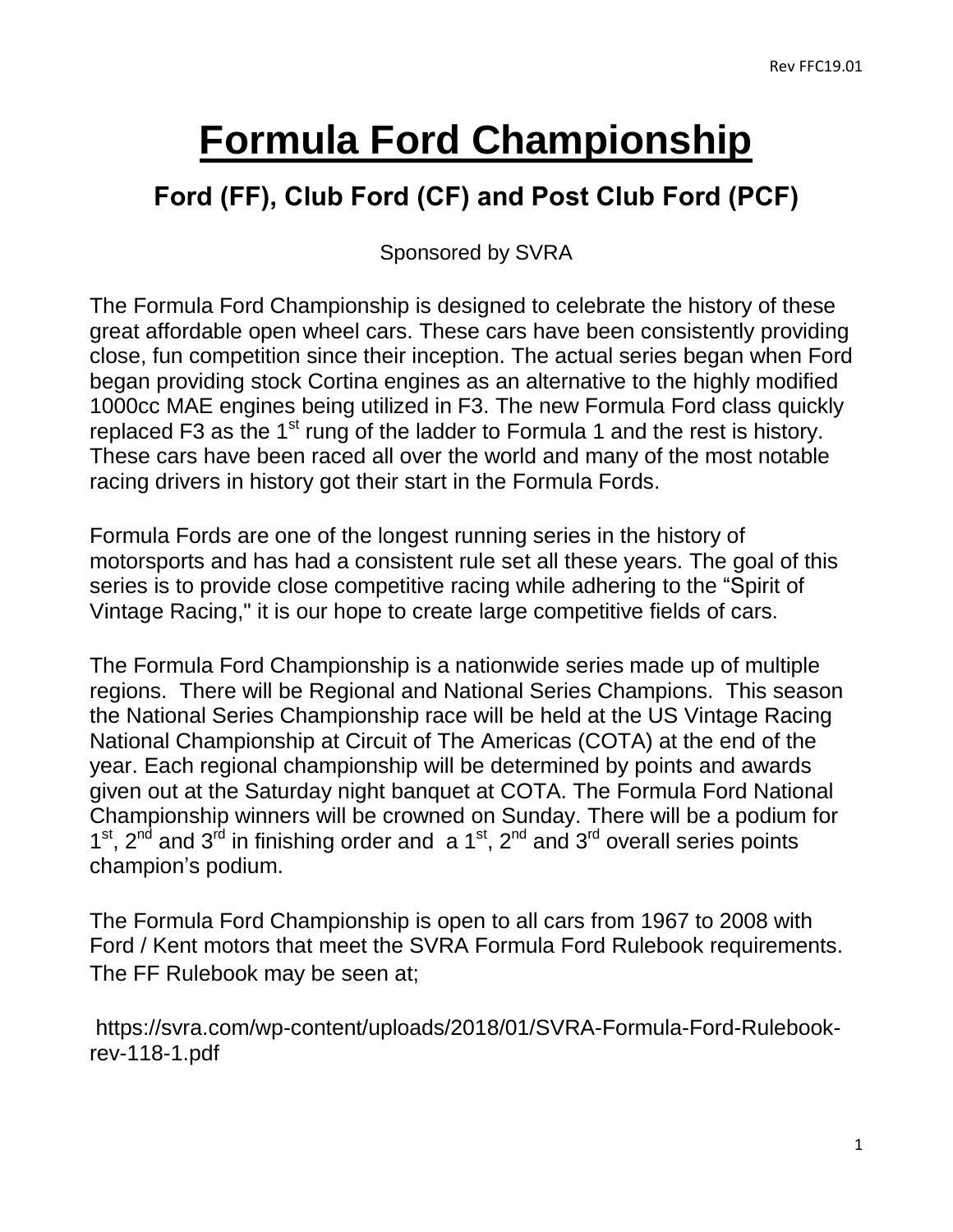All vehicles are required to display the official Formula Ford Championship sticker to be eligible for points. Series sponsor stickers may be required.

All cars will be weighed exiting the track post-race, the minimum weight is 1125lbs with driver. Cars may be weighed at any time. Failure to comply with weigh-ins will result in disqualification of position, loss of session points and will start at the back of the field for the next session. Official event scales will be declared at the beginning of the weekend. The weight is the weight; there is no margin of error. The event scales reflect the final decision for weigh-ins.

## **Competition & Conduct**

If a car is prepared beyond the spirit of any of the rules, the car may be disqualified at any time. All cars should be prepared and driven with the "Spirit of Vintage Racing" in mind. All competitors must maintain respect for directors, event officials and their fellow competitors on and off the track at all times. We are here to have fun first and foremost.

Any car infractions or unsportsmanlike conduct on or off track during the course of the season shall be dealt with by the regional directors and/or national director. Points may be deducted at director's discretion.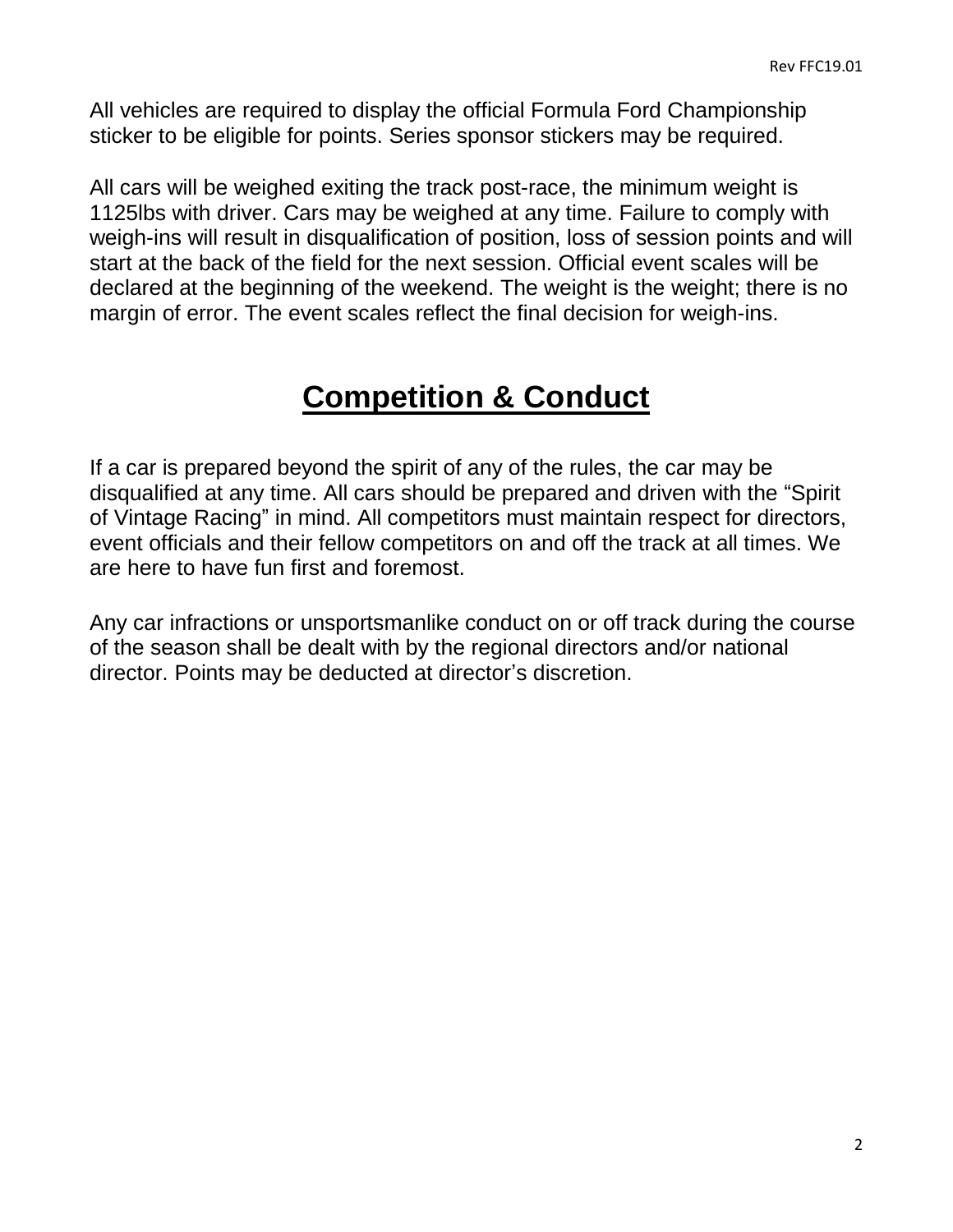## **POINTS**

FF, CF and PCF will maintain separate overall point standings for purposes of the season point's championship.

#### **Points will be awarded for finishing positions for 2 races per weekend as follows.**

 $1st = 11$  points  $2nd = 10$  points  $3rd = 9$  points  $4th = 8$  points  $5th = 7$  points  $6th = 6$  points  $7th = 5$  points  $8th = 4$  points  $9th = 3$  points  $10th = 2$  points  $11th + 1$  point

#### **Points will be awarded for 2 Qualifying sessions per weekend as follows.**

Points will be awarded for laps completed (rain or shine), 1 point per lap will be awarded based on laps completed as shown on the official event timing and scoring sheets, 8 laps maximum, If actual total Qualifying session laps are more or less than 8 a formula will be applied to equal the maximum 8 laps.

Example, a Qualifying session for whatever reason only has 6 laps; 8/6=1.333 points per lap. If you completed 4 of the 6 laps 4X1.333=5.333 points will be awarded. If a Qualifying session is called by the event directors (not regional directors) because of inclement weather all cars will receive 8 points. If a Race is called for the same reasons, points will be awarded for the best times in the previous qualifying session or, finishing position of the previous race.

There is one double regional race at The Brickyard and drivers will score points based on their (in region) finishing position not overall finishing position. The final regional race at COTA will be held on Saturday and will be a double point's race and will count as the last regional race. The Formula Ford National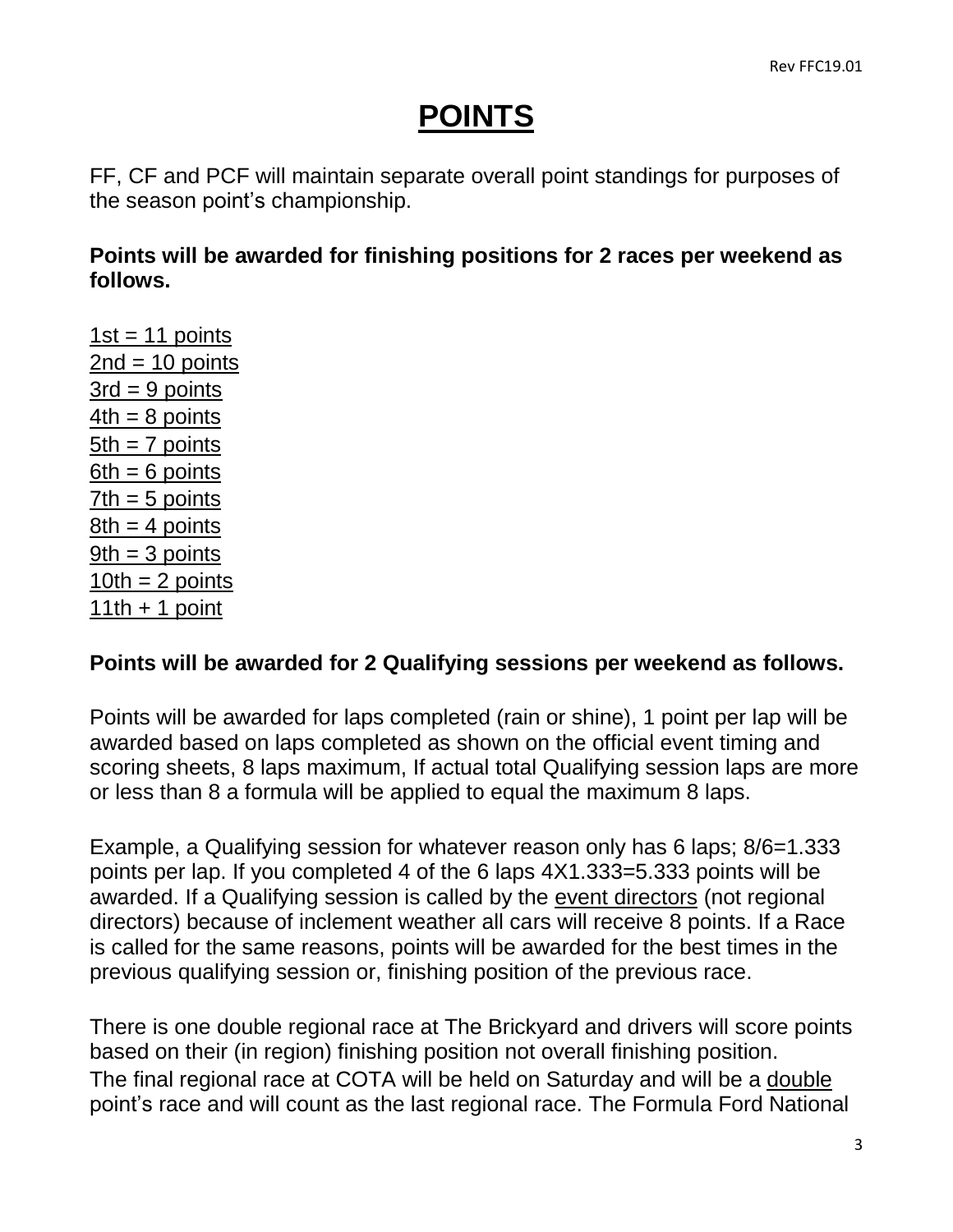Championship for FF, CF and PCF will be decided on Sunday and will be a double point's race.

A Tie Breaker rule will be applied as follows:

- 1. Race Starts (Saturdays Qualifying Race is considered a race)
- 2. Race Laps Completed
- 3. Average of all Race Finishing Positions
- 4. Qualifying session points

**NOTE:** Drivers with any violation of any prep rules, or being found underweight anytime during the season shall NOT be eligible for any tie breaker rule.

Drivers may attend events outside their local region for regional points as long as these events are supported by the Formula Ford Championship. (Please see the Formula Ford Championship schedule)

Any competitors that choose to race nationally instead of regionally may score national championship points at any scheduled events but these points will not count toward a regional championship. This choice must be approved by the National Director prior to your first point's race.

A maximum of 4 events will be scored including 1 out of region event. Competitors may score regional points at the first out of region event attended only. After a  $5<sup>th</sup>$  race in or out of region the lowest scoring weekend event points will be dropped for the maximum number of 4 event weekends. Any official scheduled events after the first five are not eligible for scoring points.

COTA will be the fifth point's event for all regions and will include 2 Qualifying sessions and a Saturday race. The points scored at this event may not be dropped.

All Drivers are responsible for emailing their highlighted, official, weekend time sheets / results to the National Director in order to score points. Times sheets must be received no later than 7 days after an event to receive points. Any problems arising at non SVRA events will be assessed by the event organizers, regional director/s and national director, any decisions made will be in the best interest of the Formula Ford Championship and will be final.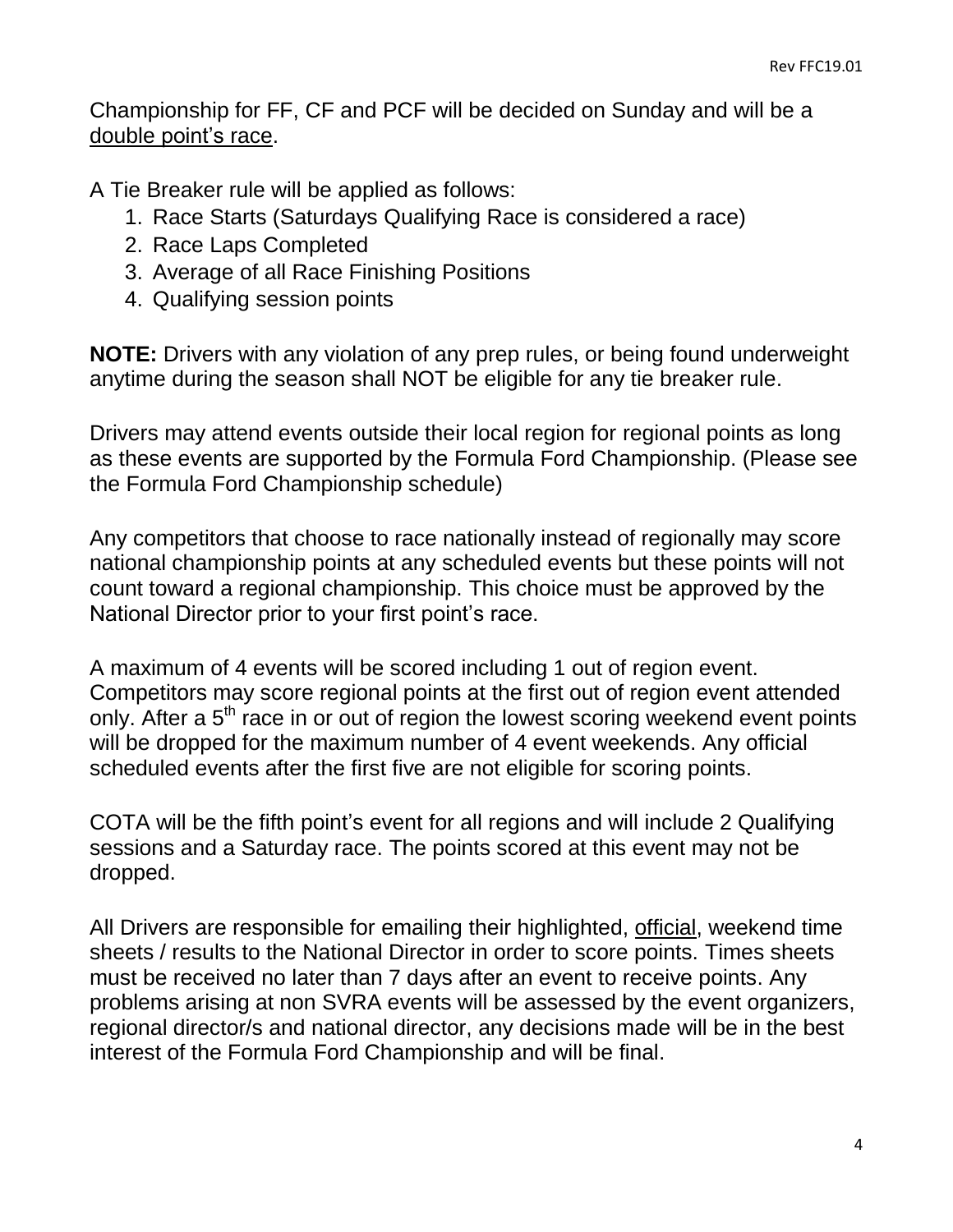## **Registration and Certification**

All cars must complete the registration process for the Formula Ford Championship in order to be eligible for points.

- Fill out the online Competition Passport
- Upload the required pictures to the Competition Passport

Once the Competition Passport is complete the Competition Passport will be locked. Any modifications or changes in car specs during the year must be updated via email with documentation and pictures.

All cars will have their Official Competition Passport posted on the SVRA Website for public viewing. All cars on the Website are considered to be in good standing with the Formula Ford Championship; once a car has been withdrawn or disqualified it will be removed from the website.

The Formula Ford Championship will be featured in Vintage Racing Quarterly (VRQ) magazine with point standings and pictures.

#### **Competition Passports must accompany all cars at all events.**

As part of the continued efforts to support and grow vintage racing, SVRA will absorb all costs associated with the Formula Ford Championship as to not place any burden on any not for profit racing organizations or the competitors themselves. We simply ask that drivers commit to running at least three events.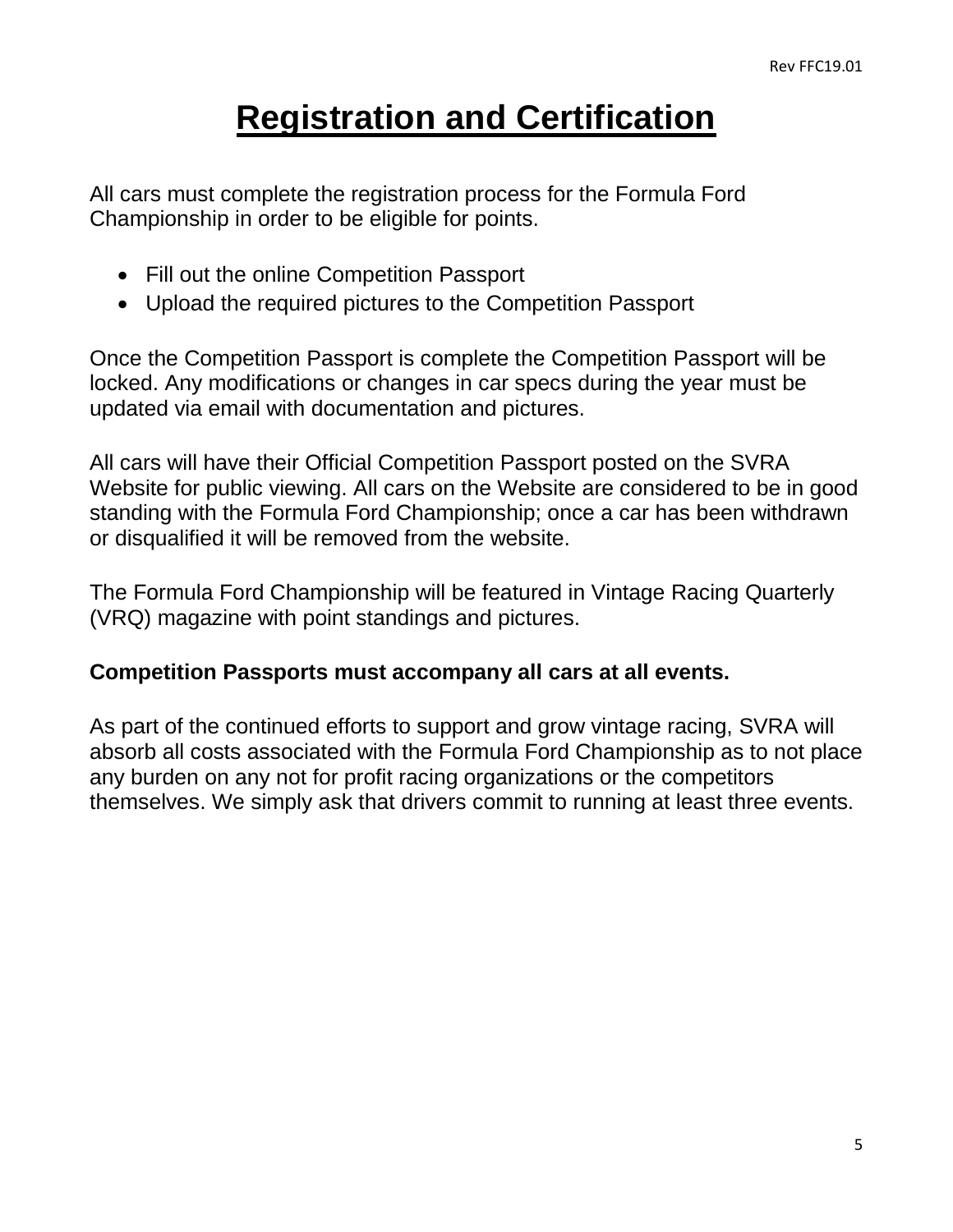## **Regions**

### **National Director:**

Rick Parent, [rick@svra.com](mailto:rick@svra.com)

Local regions are determined by the state in which you reside.

### **1- Northwest Region:**

**Director/s:**

#### **States:**

- Oregon
- Washington
- Idaho

#### **2 - Southwest Region:**

#### **Director/s:**

#### **States:**

- California
- Nevada
- Arizona

## **3 - Big Sky Region:**

#### **Director/s:**

#### **States:**

- Montana
- North Dakota
- South Dakota
- Wyoming
- Nebraska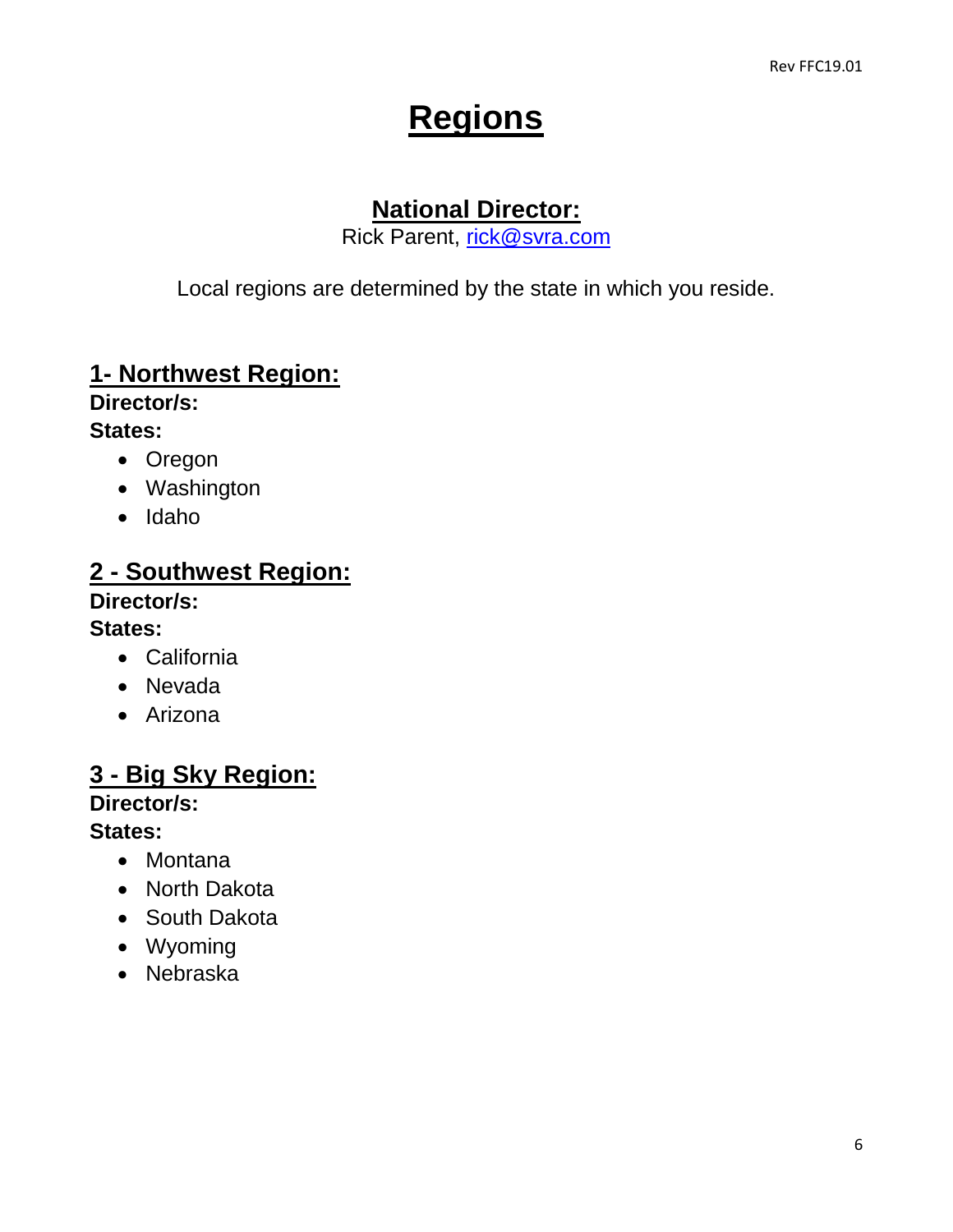## **4 - Mid Central Region:**

## **Director/s**

#### **States:**

- Utah
- Colorado
- Kansas

## **5 - Longhorn Region:**

#### **Director/s:**

#### **States:**

- New Mexico
- Oklahoma
- Texas
- Arkansas
- Louisiana

## **6 - Central region:**

#### **Director/s:**

#### **States:**

- Minnesota
- Iowa
- Missouri
- Wisconsin
- Illinois
- Michigan
- Indiana
- Ohio

#### **7 - Northeast Region: Director/s: States:**

- Kentucky
- Virginia
- West Virginia
- Maryland
- Delaware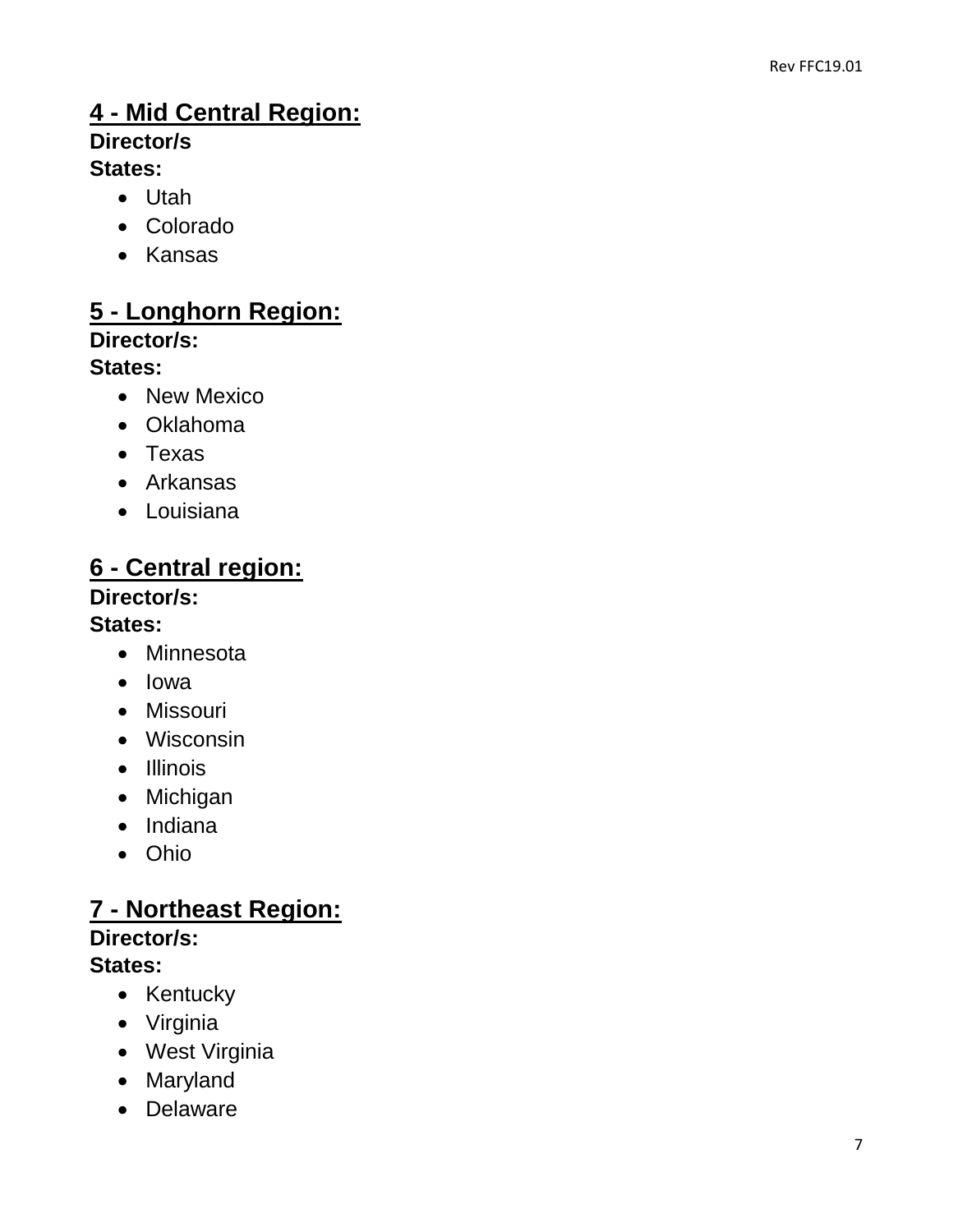- Pennsylvania
- New Jersey
- Rhode Island
- Connecticut
- Massachusetts
- New York
- Vermont
- New Hampshire
- Maine

## **8 - Southeast Region:**

#### **Director/s: States:**

- Mississippi
- Alabama
- Tennessee
- Georgia
- Florida
- South Carolina
- North Carolina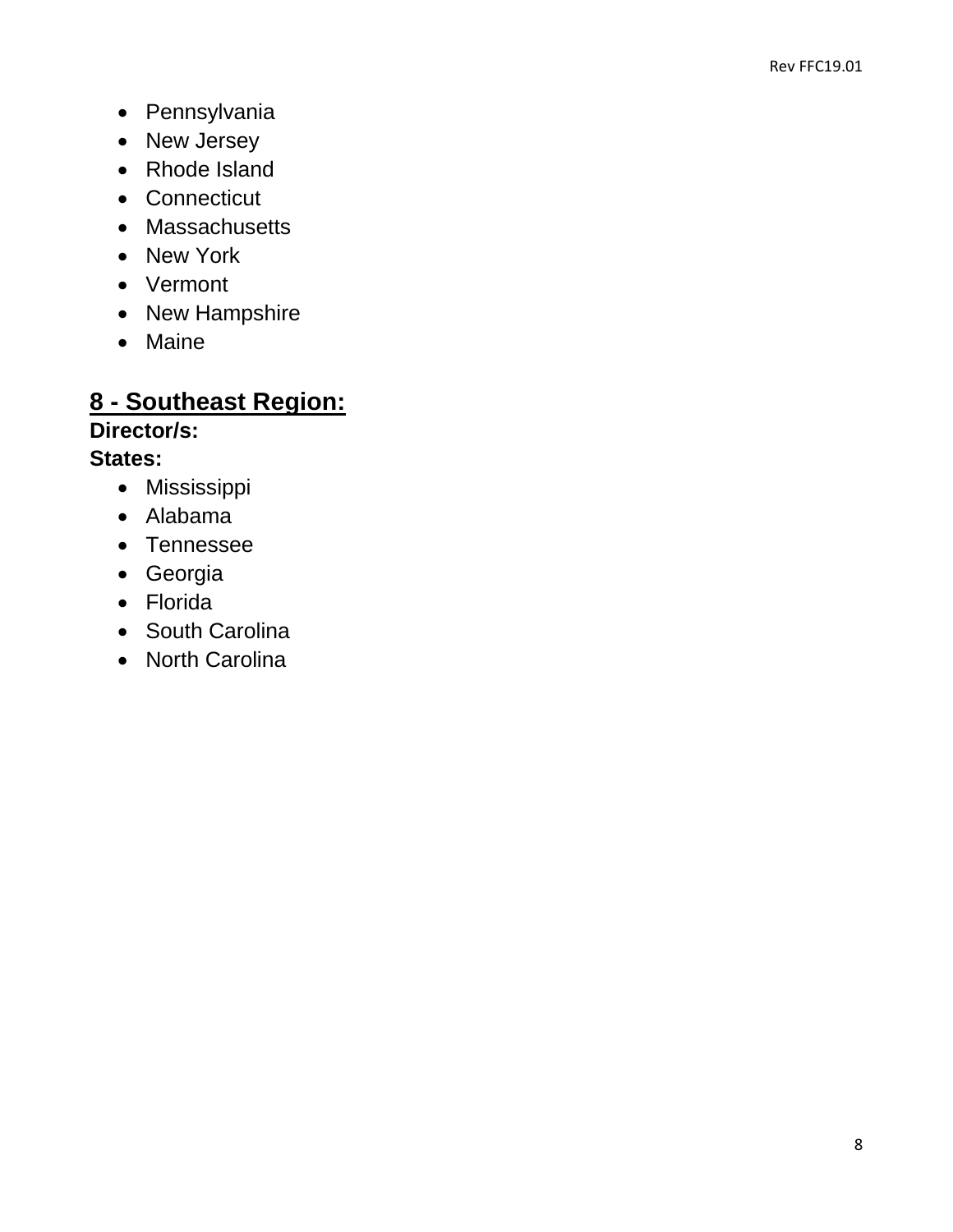## **Official Races by Region**

#### **1 - Northwest Region:**

- 1. Pacific Raceways, April 27-28 (SOVREN)
- 2. Spokane County Raceway, June 8-9 (SOVREN)
- 3. Pacific Raceways July 5-7 (SOVREN)
- 4. Portland, July 25-28 (SVRA)
- 5. Portland, September 7-8 (SOVREN)

### **2- Southwest Region:**

- 6. Willow Springs, March 22-24 (VARA)
- 7. Autoclub Speedway, April 26-28 (SVRA)
- 8. Weather Tech Raceway, May 3-5 (SVRA)
- 9. Willow Springs, September 14-15 (VARA)
- 10. Any other FF Championship race in any region

## **3 - Big Sky Region:**

Any official FF Championship Race in any region will count for Big Sky Regional points

## **4 - Mid Central:**

None at this time

## **5 - Longhorn Region:**

- 11. MSR Houston, February 22-24 (CVAR)
- 12. Hallet, March 22-24 (CVAR)
- 13. Eagles Canyon Raceway, April 12-14 (CVAR)
- 14. MSR Houston, May 17-19 (CVAR)
- 15. Texas Motor Speedway, September 20-22 (CVAR)